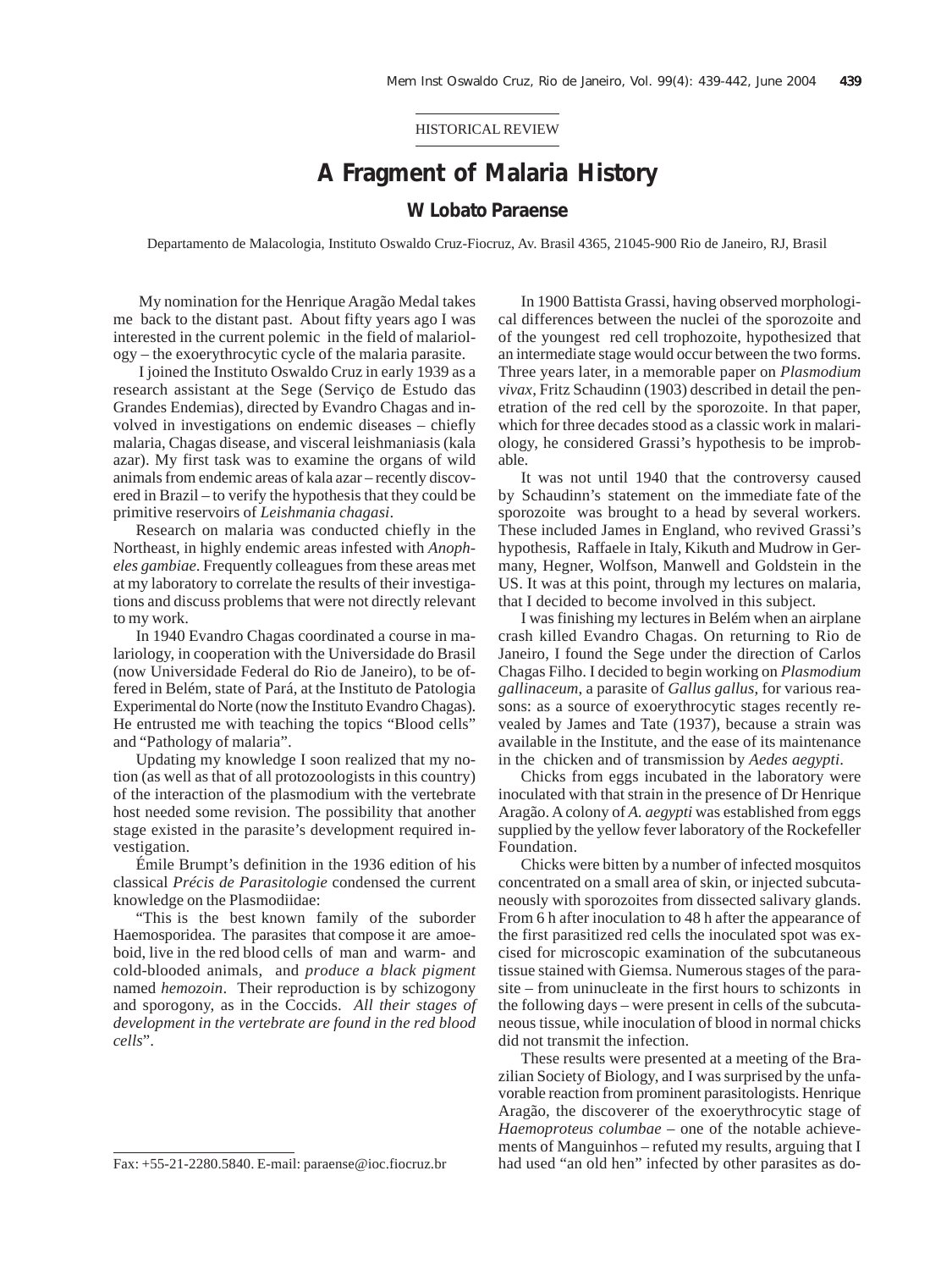nor of material. Arthur Neiva, a pioneer in the taxonomy of triatomines and other groups of insects, and the first researcher to verify the resistance of the malaria parasite to chemotherapy, counselled me to read Schaudinn's paper, in which there were photomicrographs confirming the penetration of the sporozoite into the erythrocyte. I responded that I was well aware of the title, text, and drawings – not photomicrographs – of Schaudinn's paper. He alleged that the photos had appeared in a subsequent paper, and I replied that after that paper Schaudinn only published the discovery of *Treponema pallidum* and died in the following year.

This is not the place to comment on the discussion and disagreements that, for more than a year, almost impeded the publication of those results and the continuation of the investigation. Little by little the two great masters, who had their reasons to question my results, began to accept them and finally Aragão, as director of the Institute, gave me the material support that I needed. My first results (Paraense, June 1943) were published during the second world war, when scientific interchange was hampered for obvious reasons. After the war I learned that a similar investigation had been carried out by Reichenow and Mudrow (June 1943) with *Plasmodium praecox* of the canary. Two years later I was gratified to read, in a review by the great protozoologist CM Wenyon (1945): "A number of observers have attempted to trace this development with varying success. Of the earlier workers Reichenow and Mudrow in Germany, and Paraense in South America were the most successful".

My joy was short-lived. *Science* rejected a paper with results that, in my interpretation, pointed to a new fact in the immunology of malaria, summarized more or less as follows: "One can suppose that the immunity stimulated by the erythrocytic forms does not act against the exoerythrocytic parasites". The refusal was based on the argument that it was strange that one and the same parasite could have different immunogenicities. My reasoning was repeated later (Paraense 1946: 187-188) but remained ignored. Nowadays any protozoologist knows that the malaria parasite, and also other parasites, induces the production of specific antibodies against not only each phase of their cycle but also against the successive stages of each phase. Hence the different approaches to the production of antimalarial vaccines, according to the stage of the parasite.

In 1942 a rumor circulated in the Institute that penicillin was being industrially produced in the United States and England, but its export was forbidden and the production techniques were kept secret: the world was involved in the second great war. Aragão, the director of the Institute, entrusted two researchers – Arêa Leão and Humberto Cardoso – with responsibility for installing a pilot penicillin plant which prepared an imperfect product, but that – we knew afterwards – was not inferior to the Anglo-American one. Soon the Institute looked like the grotto of Lourdes, with long queues of sufferers searching for the miraculous liquid. And requests for the antibiotic arrived from many neighboring countries, and even distant ones like Spain.

By that time an endemic focus of pemphigus foliaceous – the terrible "wild fire" – arose in Belo Horizonte. For want of an available specialist in the Institute, and knowing that I had attended an internship in dermatology during my medical course in Recife, Dr Aragão entrusted me with the study of the subject, chiefly regarding its etiology and the possibility of treatment with penicillin. As I was extremely motivated to continue investigating the exoerythrocytic cycle I moved my colony of *A. aegypti* and samples of avian plasmodia to a room in my house in Belo Horizonte.

The etiology of pemphigus foliaceous was extremely controversial. It was attributed to photochemical sensitization, streptococcus, staphylococcus, virus, phosphoropotassic imbalance, allergy, and many other causes that rather seemed to be mere effects. My patients showed improvement of the lesions, due certainly to the elimination of associated microorganisms by penicillin. Search for a virus by intracerebral inoculation in newborn mice of material from lesions gave negative results, as well as inoculation of rhesus monkeys with blood and tissues. So, I decided not to proceed with that line of investigation. Nevertheless, I brought some patients to the hospital of the Institute and treated them with deoxycorticosterone. Several of them recovered and their skin turned heavily tanned. But my enthusiasm ceased when I read a paper in the *Archives of Dermatology and Syphilology* reporting hyaline degeneration of arterioles and death by cerebral hemorrhage in other diseases treated with that hormone.

In Belo Horizonte I continued my research on malaria. In collaboration with Santiago Americano Freire, Professor of Pharmacology at the Faculty of Medicine, we were the first to verify the curative and really prophylactic activity of a chemotherapeutic – sulfadiazine – among other less efficient sulfonamides. Our results were published (Freire & Paraense 1944) in April; later, in November of the same year, similar results were communicated by Coggeshall, Porter and Laird (1944) and Coatney and Cooper (1944) also using *P. gallinaceum*. Till then it was believed that the pathogenic action of the parasite consisted in the destruction of the red cells and its effects, chiefly anemia. Taking advantage of the activity of sulfadiazine against *P. gallinaceum* I was able to demonstrate the pathogenicity of the exoerythrocytic forms, whose multiplication in the endothelium of the encephalic capillaries always resulted in death (Paraense 1946).

At that time there was in Belo Horizonte a friendly salesman who almost everyday passed by our house offering his merchandise. Having befriended our maid, he learned about my activities, eager to pry into the laboratory. Some time later I learned that he was a dismissed employee of the Yellow Fever National Service, who dreamed of being readmitted. One day I was visited by the regional director of the Yellow Fever Service, Dr Augusto Severo, who firmly said that he had received a denunciation of a clandestine breeding of *A. aegypti* in my laboratory and that I had to stop it, since the city was free from that species. The salesman had snooped into the laboratory in my absence and immediately reported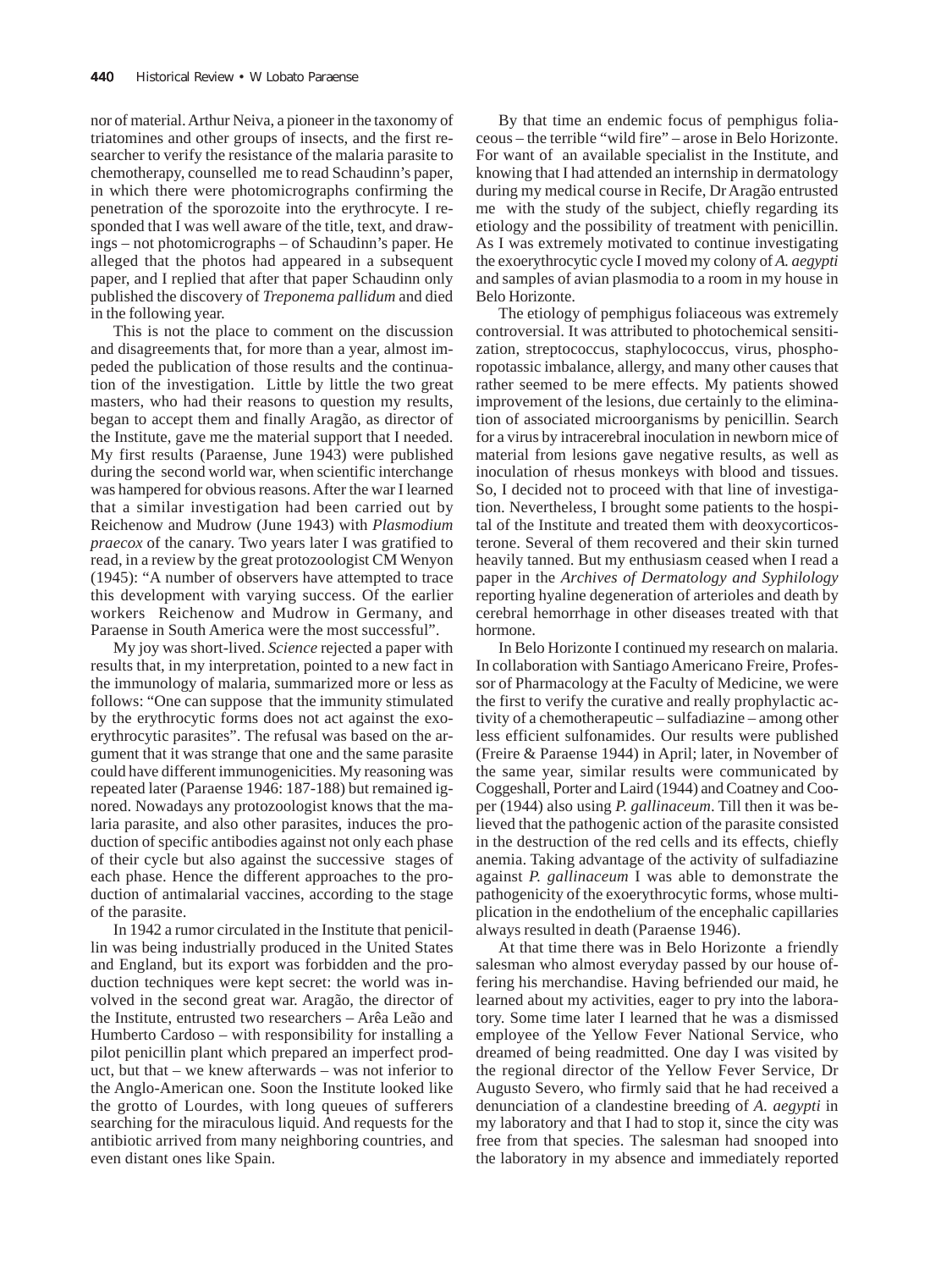the news to the Yellow Fever Service. I replied that the colony of mosquitos was known to the Superintendent of the Rockefeller Foundation, who had supplied the strain, and authorized by the Director of the Oswaldo Cruz Institute. It was up to him to control the vicinity and, if an escaped specimen were found, the colony would be immediately extinguished. Early next morning a brigade of "mata-mosquitos" (mosquito killers) rummaged through the house and put cans with water in the ceilings of all surrounding houses. Meanwhile I spent the whole day receiving and reassuring the frightened neighbors. As time went by the visits of the Yellow Fever became less frequent, while a friendly acquaintance developed between me and Severo.

I would prefer not to deal with so dangerous a mosquito, but it was easy to breed and the only efficient vector of *P. gallinaceum*. So I suggested that uncommon mosquitoes found by Severo's men be sent to me. Once they brought me a number of larvae that produced adult *Aedes* which reproduced and were somewhat easily infected. After consulting many papers and all existing classification keys I concluded that I had learned a good deal of entomology but was unable to identify the mosquito. It was really a new species – *Aedes* (*Ochlerotatus*) *lepidus* – which I described in collaboration with the entomologist Nelson Cerqueira, of the Rockefeller Foundation (Cerqueira & Paraense 1945), and that thereafter (Paraense 1945) replaced *A. aegypti* in my experiments.

During my stay in Minas Gerais I had the opportunity of isolating *Plasmodium juxtanucleare*, described by Versiani and Gomes (1941, 1943), in some municipalities of the western region. In 1947 I examined in Bambuí 28 hens, 6 of which (21.4%) were infected. Two years later (Paraense 1949) I found 64 infected among 300 examined (21.3%). An infection rate of 20% was found by our colleague Antoniana Krettli (1972) 25 years later. I succeeded in infecting *Culex quinquefasciatus*, obtaining few sporozoites but failing to transmit the parasite from the mosquito to chicken (Paraense 1944).

Whereas the exoerythrocytic forms of *P. gallinaceum* showed high affinity for the central nervous system, in *P. juxtanucleare* they concentrated especially in the spleen (Paraense 1947).

*P. juxtanucleare* was found in Mexican hens by Beltrán (1941) soon after Versiani and Gomes' description. Six years later Cassamagnaghi (1947) reported its presence in Uruguay. Both Versiani and Gomes and Beltrán succeeded in experimentally infecting the turkey.

Considering the wide geographical distribution of the parasite in the Neotropics it was reasonable to suppose that its natural host would be some of the native galliforms of the region, not excluding, however, birds of other orders. During my second visit to Bambuí (Paraense 1949) I extended the investigation to the adjacent forests, hunting 125 birds of 9 orders, and finding several species of *Haemoproteus*, besides *Trypanosoma* and *Haemogregarina*. Other species of *Plasmodium* were found in one woodpecker (*Chrysoptilus melanochloros nattereri*), four blackbirds (*Gnorimopsar chopi chopi*), four mockingbirds (*Mimus saturninus frater*), and one cowbird (*Molothrus bonariensis bonariensis*).

In January 1962 a colleague from Ceylon (now Sri Lanka) informed me that he had isolated a local strain of *P. juxtanucleare*, and that Prof. Garnham had told him to ask me about the literature on the subject. Later, the parasite was found in four species of wild galliforms in Sri Lanka, Malaysia, Taiwan, and Tanzania. It thus became clear that, as well as *P. gallinaceum*, it originated in the Oriental region.

The plasmodium found in *Gnorimopsar chopi chopi* – *pássaro preto* (blackbird) in Minas Gerais – that from Bahia northward is replaced by *Gnorimopsar chopi sulcirostris – graúna* – was different from all the species till then recorded in Brazil. I decided not to study it immediately because I had only blood films. In March 1949 I came upon 8 specimens of that blackbird in the Municipal Market of Belo Horizonte, one of which was infected with the same parasite. It was *Plasmodium circumflexum*, originally described in Germany and then found in Italy, United States, Morocco, Malay Peninsula, and Argentina (Paraense 1952).

Coggeshall (1938), describing *Plasmodium lophurae* isolated by him from the Borneo fireback pheasant (*Lophura igniti*), recommended the use of chicks as experimental animals to be inoculated by rapid transfers because the infection tended to disappear. In the contemporaneous literature the longest latency of the infection in chickens had been recorded by Taliaferro and Taliaferro (1940) and Terzian (1946): up to 4 months and about 46 days, respectively. In my experiments (Paraense 1948) the infection in baby chicks survived in a latent state for an observation period of 330 days.

While I was involved in the abovementioned subjects I looked for conditions that allowed me to tackle the problem of the exoerythrocytic cycle in human malaria. It was necessary to prepare an insectary for keeping anophelines, to develop techniques for rearing a good vector such as *A. darlingi*, very difficult to keep in the laboratory, to produce a great number of sporozoites, and to find a way of doing experiments in humans that were ethically acceptable. At that time malaria was used in the treatment of neurosyphilis, and I was officially appointed by Dr Henrique Aragão to work in the Neurosyphilis Hospital of the University of Brazil, where I was in contact with two colleagues. In spite of the institutional support the installation of the insectary took about 2 years, and an additional year was spent in developing the technique for mosquito breeding. When everything was ready for the decisive experiments the news burst like a bombshell at the end of the International Congress of Tropical Medicine and Malaria in Washington, 1948: the first finding of exoerythrocytic forms in human malaria by a team led by Shortt, Garnham, Covell and Shute, showing that the sporozoite, instead of entering the subcutaneous cell as in the birds, enters the liver cell.

In 1966 Garnham published his classic book about *Malaria Parasites and Other Haemosporidia*, which I keep with a personal dedication from the author. In it all my papers on malaria are cited and discussed, except that in which the preerythrocytic stage of *P. gallinaceum* was detected at the site of inoculation of sporozoites. However, this paper had been abstracted by Wenyon (1945)